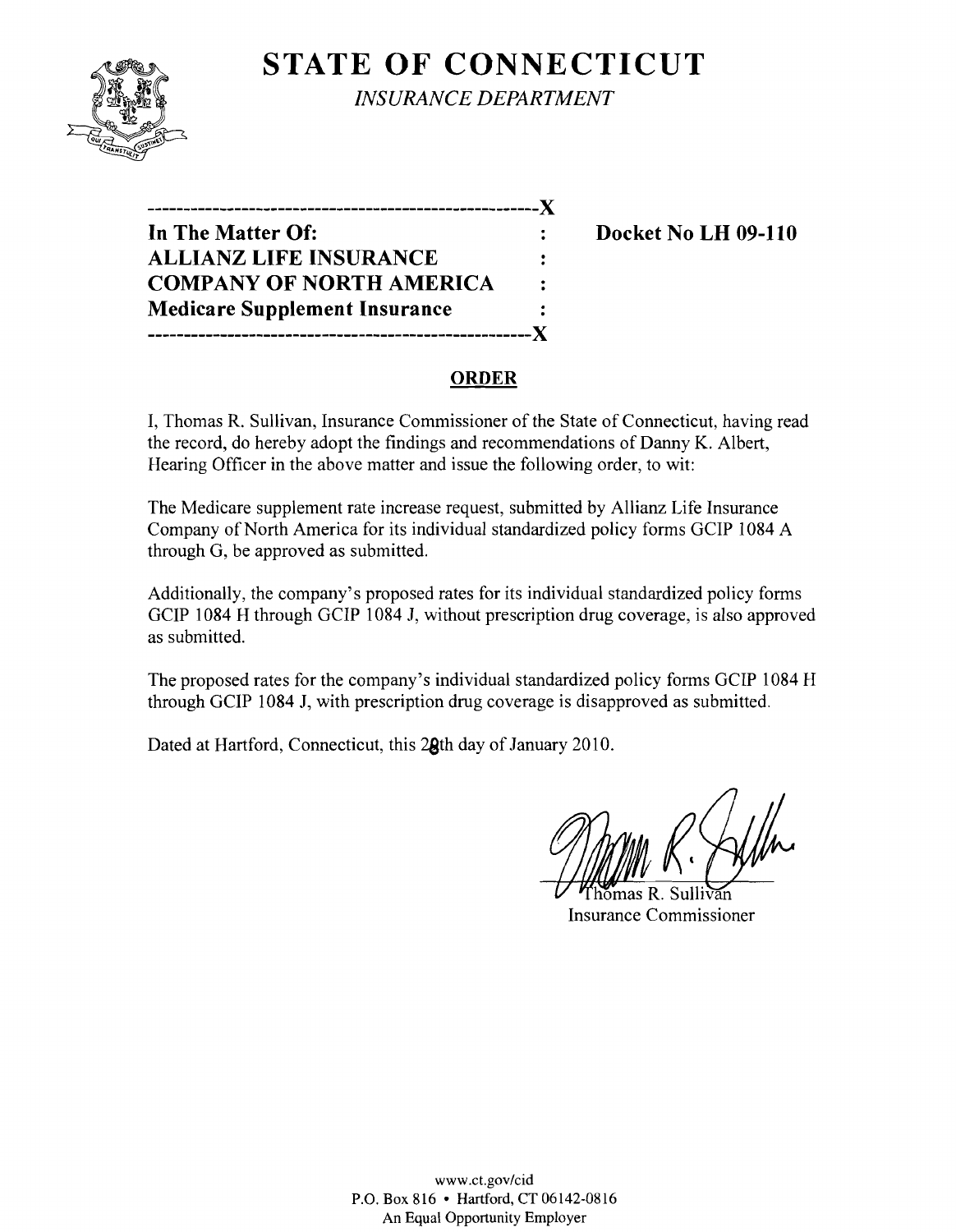# **STATE OF CONNECTICUT**



*INSURANCE DEPARTMENT* 

| ----------------------------------X  |   |
|--------------------------------------|---|
| In The Matter Of:                    |   |
| <b>ALLIANZ LIFE INSURANCE</b>        | : |
| <b>COMPANY OF NORTH AMERICA</b>      | ÷ |
| <b>Medicare Supplement Insurance</b> |   |
| -----------------------------        |   |

**Docket No LH 09-110** 

## **PROPOSED FINAL DECISION**

## 1. **INTRODUCTION**

The Insurance Commissioner of the State of Connecticut is empowered to review rates charged for individual and group Medicare supplement policies sold to any resident of this State who is eligible for Medicare. The source for this regulatory authority is contained in Chapter 700c and Section 38a-495a of the Connecticut General Statutes.

After due notice a hearing was held at the Insurance Department in Hartford on January 13, 2010 to consider whether or not the rate increase requested by Allianz Life Insurance Company of North America on its individual standardized Medicare supplement business should be approved.

No members from the general public attended the hearing.

No company representatives attended the hearing.

The hearing was conducted in accordance with the requirements of Section 38a-474, Connecticut General Statutes, the Uniform Administrative Procedures Act, Chapter 54 ofthe Connecticut General Statutes, and the Insurance Department Rules of Practice, Section 38a-8-1 et seq. of the Regulations of Connecticut State Agencies.

A Medicare supplement (or Medigap) policy is a private health insurance policy sold on an individual or group basis which provides benefits that are additional to the benefits provided by Medicare. For many years Medicare supplement policies have been highly regulated under both state and federal law to protect the interests of persons eligible for Medicare who depend on these policies to provide additional coverage for the costs of health care.

Effective December 1, 2005, Connecticut amended its program of standardized Medicare supplement policies in accordance with Section 38a-495a of the Connecticut General Statutes, and Sections 38a-495a-l through 38a-495a-21 of the Regulations of Connecticut Agencies. This program, which conforms to federal requirements, provides that all insurers offering Medicare supplement policies for sale in the state must offer the basic "core" package of benefits known as Plan A. Insurers may also offer anyone or more of eleven other plans (Plans B through L).

> www.ct.gov/cid P.O. Box 816 • Hartford, CT 06142-0816 An Equal Opportunity Employer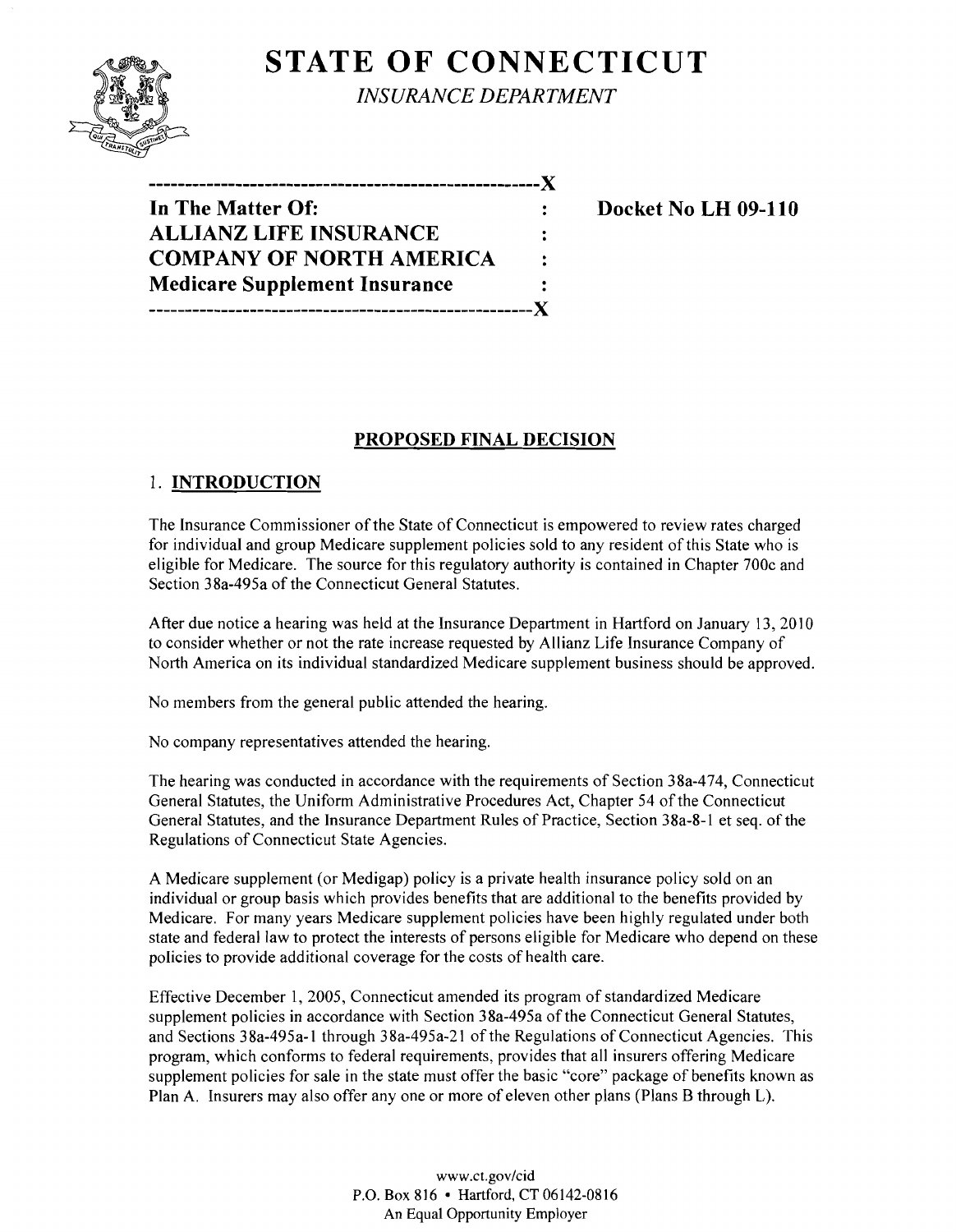Effective January 1,2006, in accordance with Section 38a-495c ofthe Connecticut General Statutes (as amended by Public Act 05-20) premiums for all Medicare supplement policies in the state must use community rating. Rates for Plans A through L must be computed without regard to age, gender, previous claims history or the medical condition of any person covered by a Medicare supplement policy or certificate.

The statute provides that coverage under Plan A through L may not be denied on the basis of age, gender, previous claims history or the medical condition of any covered person. Insurers may exclude benefits for losses incurred within six months from the effective date of coverage based on a pre-existing condition.

Effective October I, 1998, carriers that offer Plan B or Plan C must make these plans as well as Plan A, available to all persons eligible for Medicare by reason of disability.

Insurers must also make the necessary arrangements to receive notice of all claims paid by Medicare for their insureds so that supplemental benefits can be computed and paid without requiring insureds to file claim forms for such benefits. This process of direct notice and automatic claims payment is commonly referred to as "piggybacking" or "crossover".

Sections 38a-495 and 38a-522 of the Connecticut General Statutes, and Section 38a-495a-10 of the Regulations of Connecticut Agencies, state that individual and group Medicare supplement policies must have anticipated loss ratios of 65% and 75%, respectively. Under Sections 38a-495-7 and 38a-495a-l0 of the Regulations of Connecticut Agencies, filings for rate increases must demonstrate that actual and expected losses in relation to premiums meet these standards, and anticipated loss ratios for the entire future period for which the requested premiums are calculated to provide coverage must be expected to equal or exceed the appropriate loss ratio standard.

Section 38a-473 of the Connecticut General Statutes provides that no insurer may incorporate in its rates for Medicare supplement policies factors for expenses that exceed 150% of the average expense ratio for that insurer's entire written premium for all lines of health insurance for the previous calendar year.

#### II. **FINDING OF FACT**

After reviewing the exhibits entered into the record ofthis proceeding, and utilizing the experience, technical competence and specialized knowledge ofthe Insurance Department, the undersigned makes the following findings of fact:

1. Allianz Life Insurance Company of North America has requested the following rate increases on its individual standardized Medicare supplement policy forms GCIPI084A - J:

|                | Proposed      |  |
|----------------|---------------|--|
| Plan           | Rate Increase |  |
| А              | 5.0%          |  |
| B              | 5.0%          |  |
| $\overline{C}$ | 5.0%          |  |
| D              | 5.0%          |  |
| Ε              | 5.0%          |  |
| F              | 5.0%          |  |
| G              | 5.0%          |  |
| H              | 5.0%          |  |
| I              | 5.0%          |  |
|                | 5.0%          |  |
|                |               |  |

2. Currently there are no in-force policies in Connecticut or on a nationwide basis.